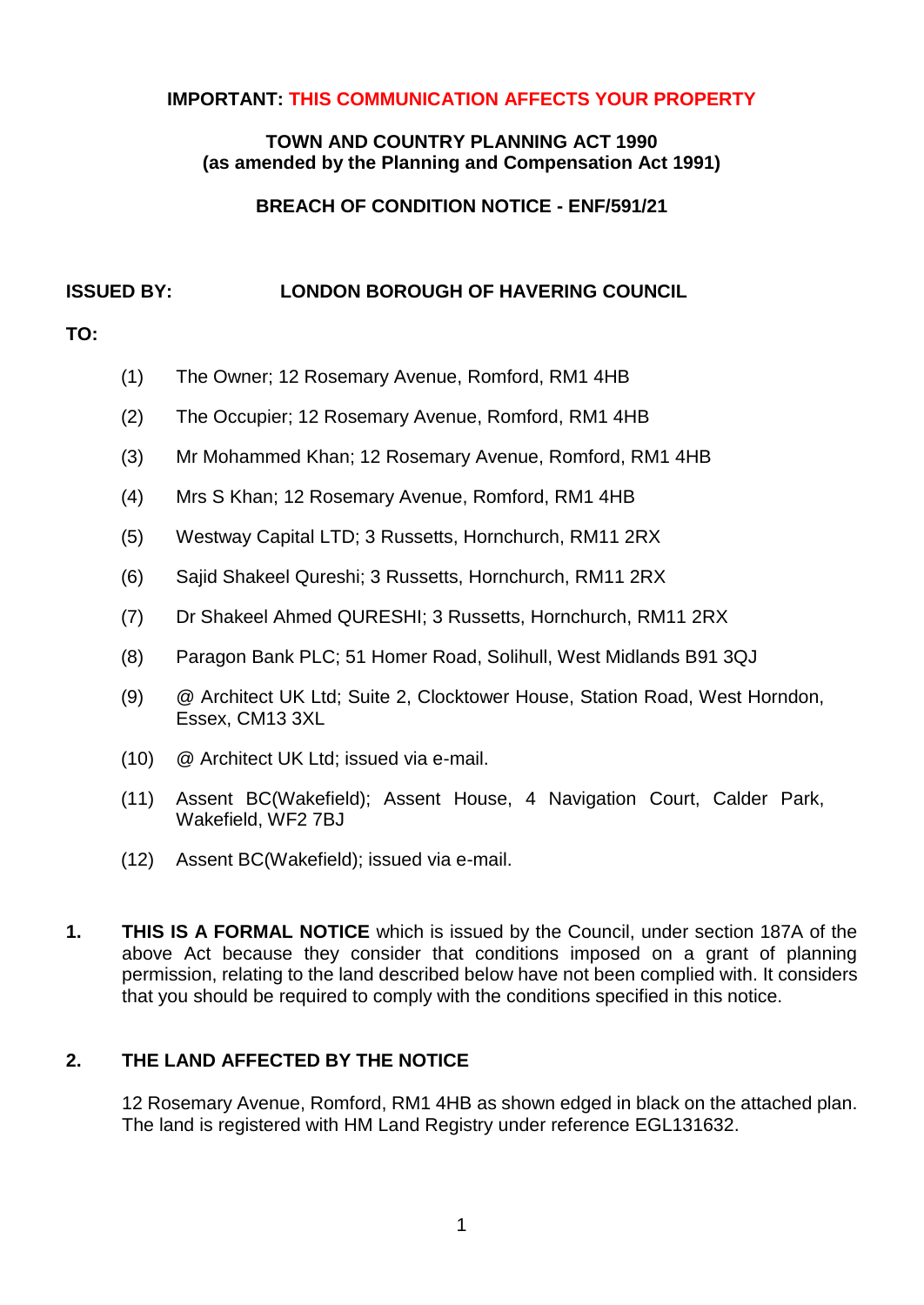## **3. THE RELEVANT PLANNING PERMISSION**

 The relevant planning permission to which this notice relates to is P1118.21 which was granted for "Demolition of existing detached house and erection of 2 x 4-bed 3 storey semidetached houses with associated parking and amenity space."

# **4. THE BREACH OF CONDITIONS**

 Failure to provide details and discharge the requirements of condition 4 (construction method statement) of application P1118.21, which was granted planning permission on 27th August 2021.

The following condition has not been complied with:

- *4 No works shall take place in relation to any of the development hereby approved until a Construction Method Statement to control the adverse impact of the development on the amenity of the public and nearby occupiers is*  submitted to and approved in writing by the Local Planning Authority. The *Construction Method statement shall include details of:* 
	- *a) parking of vehicles of site personnel and visitors;*
	- *b) storage of plant and materials;*
	- *c) dust management controls;*
	- *d) measures for minimising the impact of noise and ,if appropriate, vibration arising from construction activities;*
	- *e) predicted noise and, if appropriate, vibration levels for construction using methodologies and at points agreed with the Local Planning Authority;*
	- f) scheme for monitoring noise and if appropriate, vibration levels using  *methodologies and at points agreed with the Local Planning Authorities;*
	- *g) siting and design of temporary buildings;*
	- *h) scheme for security fencing/hoardings, depicting a readily visible 24-hour contact number for queries or emergencies;*
	- $\iint$  *including final disposal points. The burning of waste on the site at any time i) details of disposal of waste arising from the construction programme, is specifically precluded.*

 *And the development shall be carried out in accordance with the approved scheme and statement.* 

 *Reason:- Insufficient information has been supplied with the application in relation to the proposed construction methodology. Submission of details prior to commencement will ensure that the method of construction protects*  residential amenity. It will also ensure that the development accords the *Development Control Policies Development Plan Document Policy DC61.*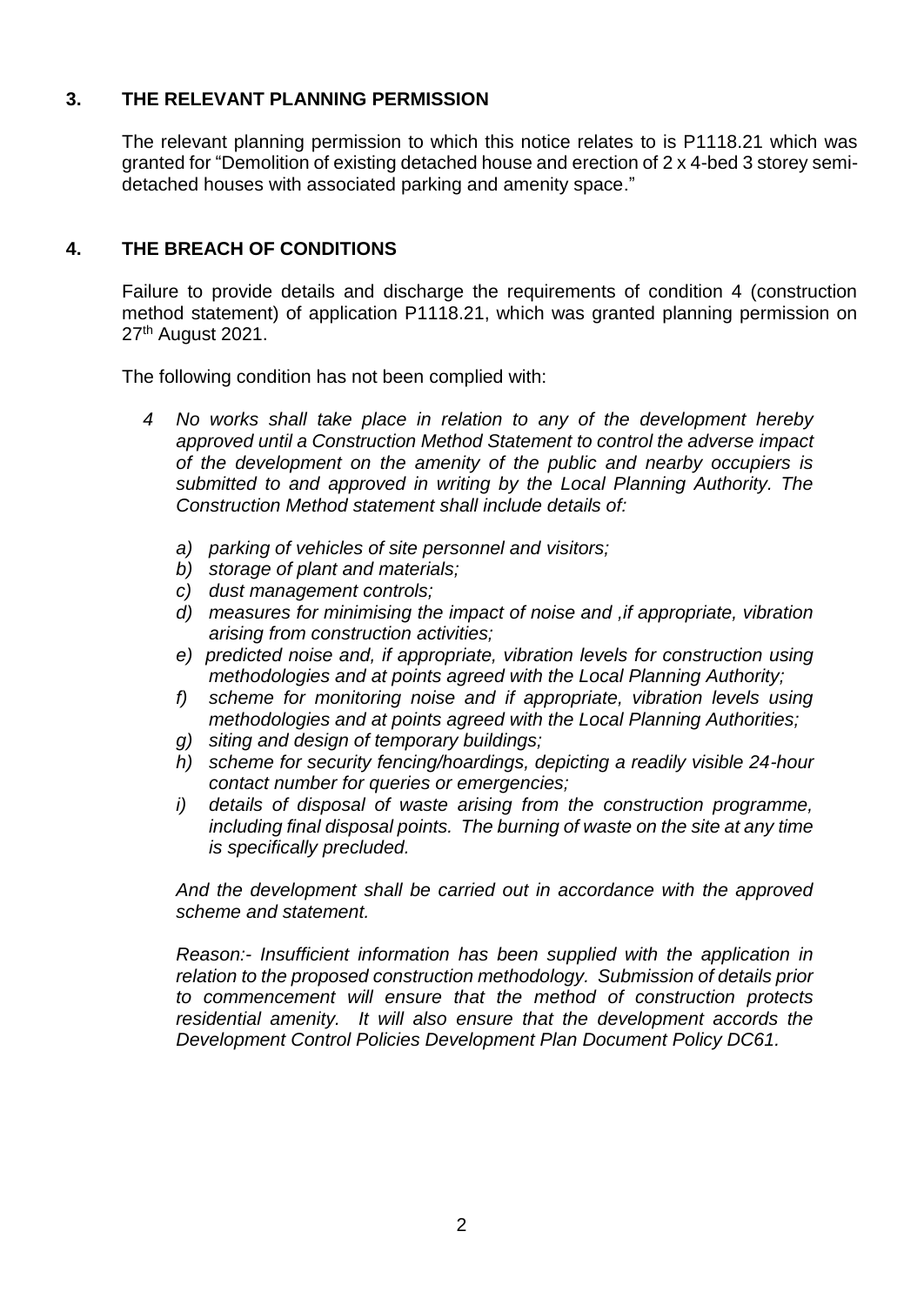### **5. THE FOLLOWING ACTIVITIES ARE TO BE CARRIED OUT TO SECURE COMPLIANCE WITH THE CONDITIONS**

 As the person responsible for the breach of condition specified in section 4 of this notice, you are required to comply with the stated condition by taking the following steps:

 (1) Cease all works on site unless and until the requirements of condition 4 of application P1118.21 have been met, and discharged.

 **Time for compliance:** 28 days from the effective date of this notice, beginning with the day on which the notice is served on you.

## **6. WHEN THIS NOTICE TAKES EFFECT**

 This notice takes effect **immediately** it is served on you or you receive it by postal delivery.

Dated: **17th December 2021** 

Parid Coline

Signed**:** 

### **David Colwill**

Position**:** Team Leader**,** Planning Enforcement

#### **Authorised Officer**

On behalf of: The Mayor and Burgesses of the London Borough of Havering, Town Hall, Main Road, Romford, RM1 3BD

## **WARNING**

# **THERE IS NO RIGHT OF APPEAL AGAINST THIS NOTICE**

 It is an offence to contravene the requirements stated in paragraph 5 of this notice after the end of the compliance period. You will then be at risk of immediate prosecution in the Magistrates Court for which the maximum penalty is £2,500 for a first offence and for any subsequent offence. If you are in any doubt about what this notice requires you to do, you should get in touch immediately with **Samuel Cadman, Planning Enforcement Officer, Town Hall, Main Road, Romford, RM1 3BD (01708 433 758).** 

 If you need independent advice about this notice, you are advised to contact urgently a lawyer, planning consultant or other professional adviser specialising in planning matters. If you wish to contest the validity of the notice, you may only do so by an application to the High Court for judicial review. A lawyer will advise you on what this procedure involves.

## **DO NOT LEAVE YOUR RESPONSE TO THE LAST MINUTE**